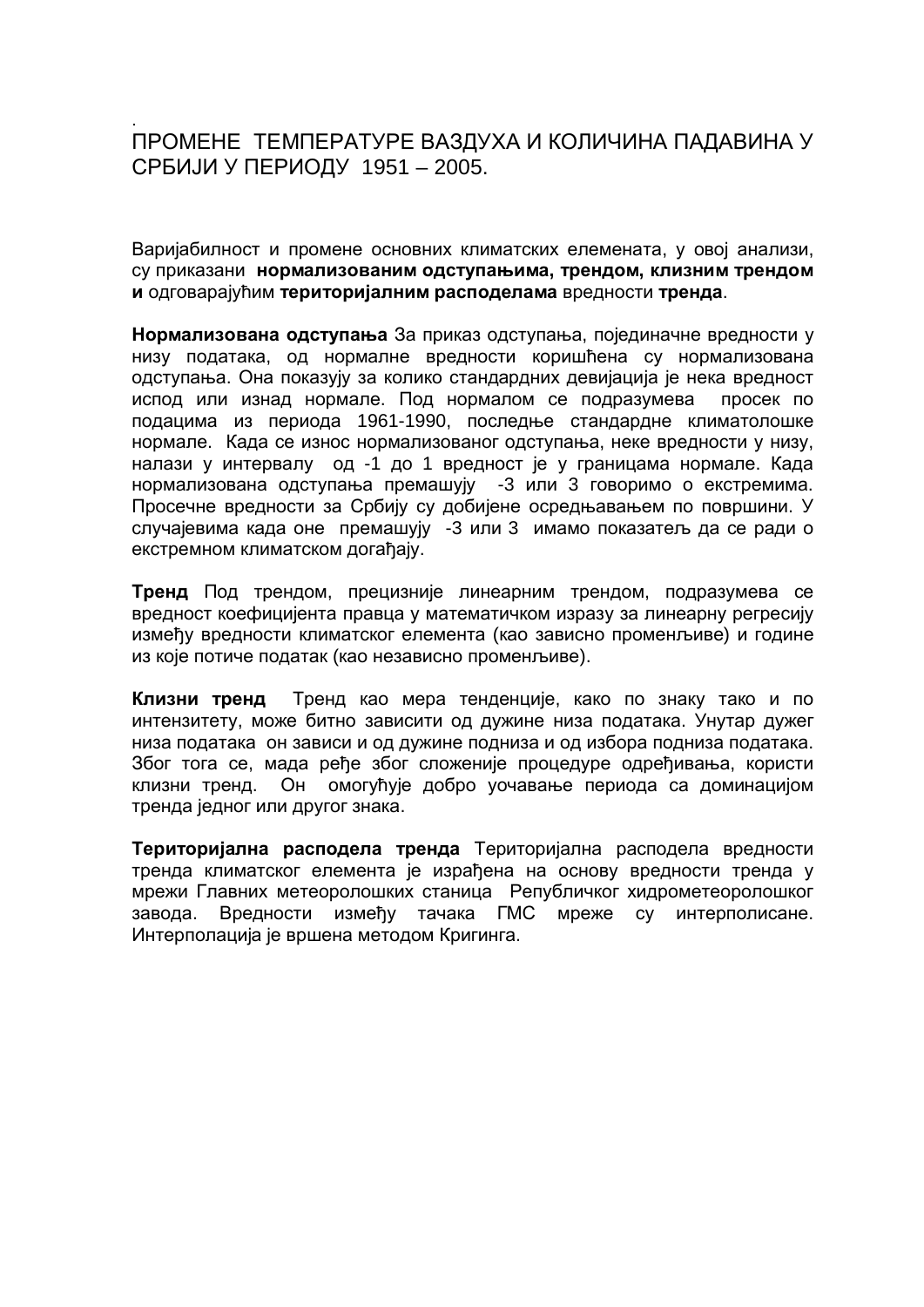## ТЕМПЕРАТУРА ВАЗДУХА

Ход просечних годишњих температура, са клизним 11-годишњим средњаком, у периоду 1951–2005. за подручје Србије приказан је на Сл. 1. Вредности за појединачне године су дате као нормализована одступања. Референтни период је 1961–1990.

У првој половини шесте деценије прошлог века годишње температуре за подручје Србије имају велики пад; после екстремно топле 1951. и веома топле 1952. наилазе хладније године од нормале, тако да је 1956. веома хладна година у Србији. Од 1956. до 1970. године преовлађују године са температурама у опсегу нормале, а за четири године се може рећи да су топлије од просека. Период од 1971 до 1980. карактеришу незнатна позитивна одступања годишње температуре ваздуха. Позитивна одступања су у границама нормале. У истом периоду, од 1971. до 1980, јављају се и године са негативним одступањима, хладније године од просека. За разлику од позитивних одступања, негативна одступања су изражајнија, интензивнија. Три године су, у наведеном периоду, веома хладне. Посматрајући период 1951-1980. као целину, може се приметити да је током њега годишња температура у Србији, у средњем, имала тендтенцију смањивања, дакле негативан тренд. За период после 1980 је карактеристично да су негативна одступања, што је одлика хладнијих година од просека, све ређа и све мање изражена. За разлику од њих позитивна одступања, што је одлика топлијих година од просека, су све чешћа и интензитет им се повећава. То нам недвосмислено показује да годишња температура за подручје Србије после 1980. године има изражену тенденцију раста, позитиван тренд. Учесталост и интензитет позитивних одступања годишње температуре, за подручје Србије у последњој деценији прошлога века, су изразити. Она је, за сада, најтоплија деценија у расположивом низу инструменталних мерења температуре ваздуха ( Метеоролошка опсерваторија Београд има низ података од 1888.). Од последњих пет година четири су топлије од просека. Последња 2005. је хладнија од просека али у границаницама нормале.

Клизни тренд годишњих температура ваздуха за Србију одређиван је на основу података из периода 1951–2004. година. Почев од 1951. године кораком од пет година одрећиван је тренд вредности годишње температуре ваздуха за поднизове различите дужине. Тако су по подацима из периода 1951−2004 добијене вредности тренда за поднизове дужине од 5 до 50 година: по подацима из периода 1955–2004 добијене вредности тренда за поднизове дужине од 5 до 45 година итд. Добијени резултати су приказани графички на Сл. 2. На апсциси су дате године, које представљају последњу годину у поднизовима различитог трајања, а на ординати дужине поднизова података. Графички су представљене вредности тренда за низове дуже од 10 година. Интензитет тренда је дат у °С за 100 година.

Приказ указује, на пример, да тренд вредности низа података годишње температуре ваздуха за Србију, дужине 50 година, а који се завршава 2004, има позитивну вредност. Интензитет му је измећу 1.0 и 2.0, прецзније 1.5, ' С за 100 година. Са скраћивањем низова података, који се завршавају 2004. интензитет тренда расте.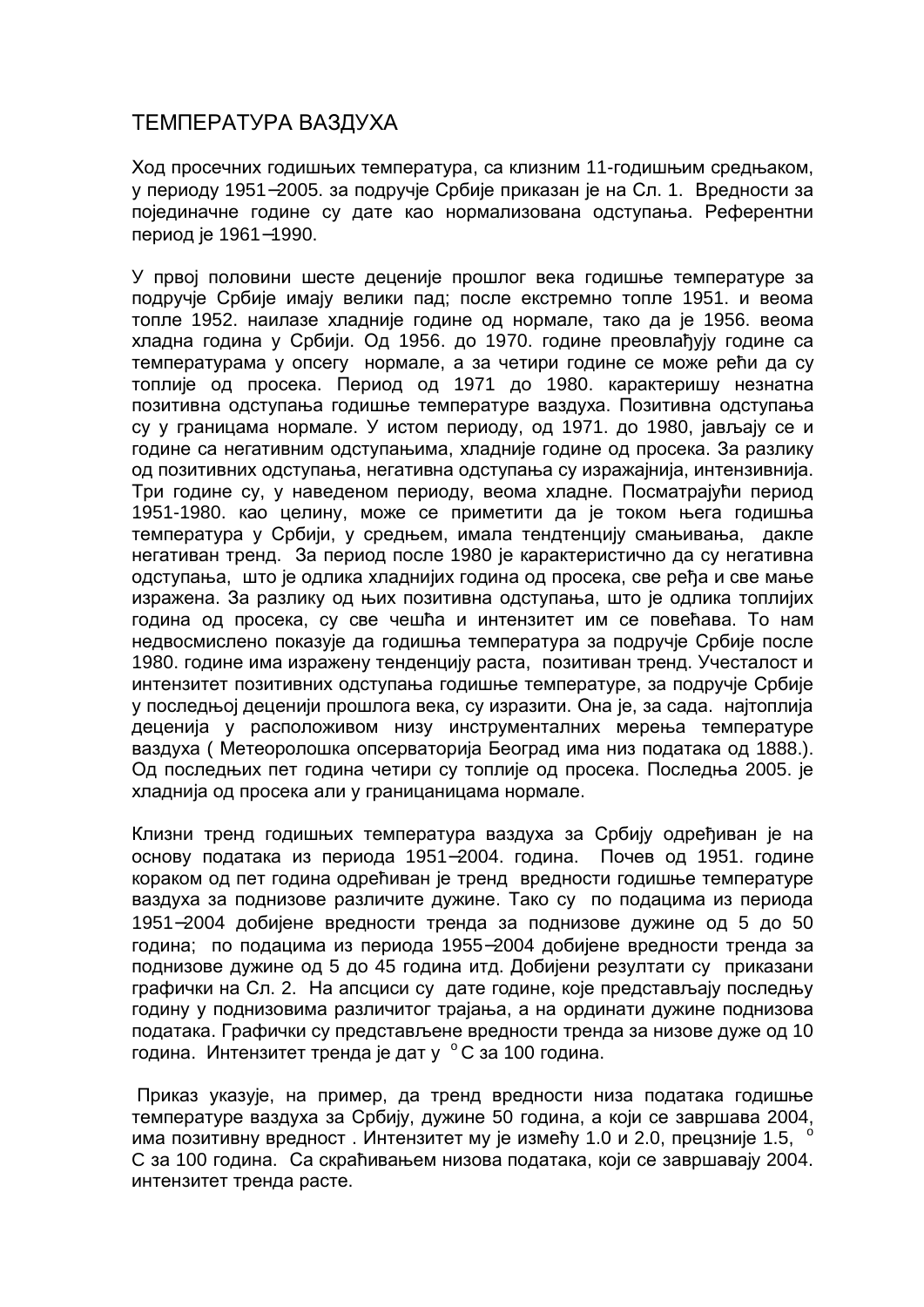

Слика 1. Нормализована одступања годишње температуре ваздуха у Србији



Слика 2. Клизни тренд, °С / 100 год, годишње температуре ваздуха у Србији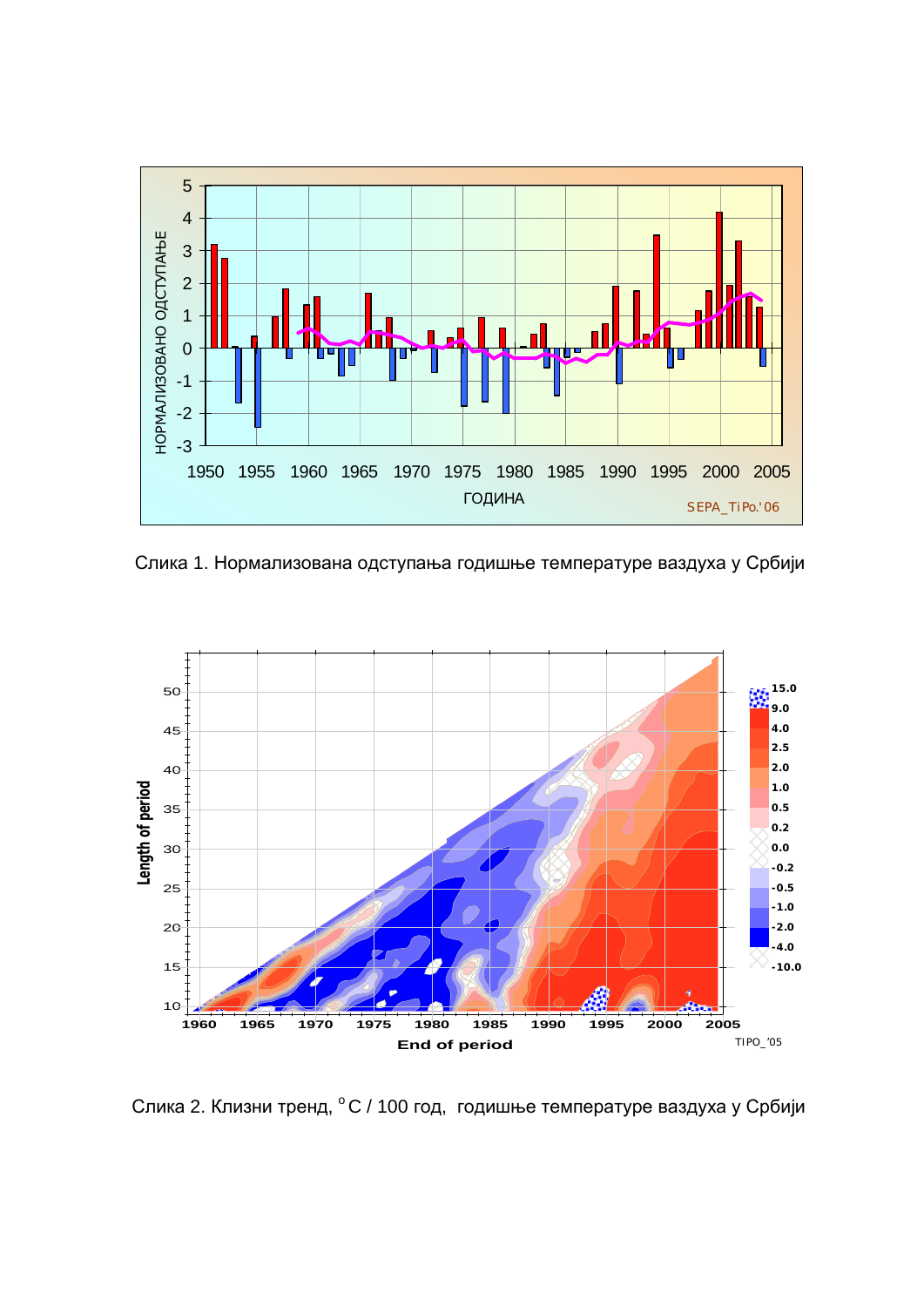По тренду вредности података у последњих 30 година, 1975–2004, годишња температура ваздуха за подручје Србије се интензивно повећавала, интензитетом већим 4 °С за 100 година (4.54 °С /100 год.). Краћи периоди имају веће позитивне вредности, што практично значи да се отопљавање, на годишњем нивоу интензивирало последњих деценија.

Са графичког приказа клизног тренда годишњих температура ваздуха за Србију лако је уочити да постоје периоди са доминантним негативним и доминантним позитивним трендом годишње температуре ваздуха. Доминација негативног тренда годишње температуре ваздуха у Србији престаје 1980. године. Од 1981. детектују се позитивни трендови, прво краћих низова а касније све дужих. Исти знак тренда се одржава и на крају обрађеног низа података, 1951–2004. То практично значи да је од 1981. године започео раст годишње температуре ваздуха у Србији које и даље Tpaje.



Слика 3. Територијална расподела тренда годишње температуре ваздуха на подручіу Србије; лево – период 1951–2005, у °С/100 година , десно – период 1991-2005, у ° С/100 година

*(Извор података: РХМЗ, Београд)* 

Територијална расподела и интензитет тренда годишњих температура ваздуха на подручју Србије, по подацима из периода 1951-2005 и по подацима из периода 1991-2005 приказани су на Сл. 3. Територијална расподела тенденција средње годишње температуре ваздуха у Србији, по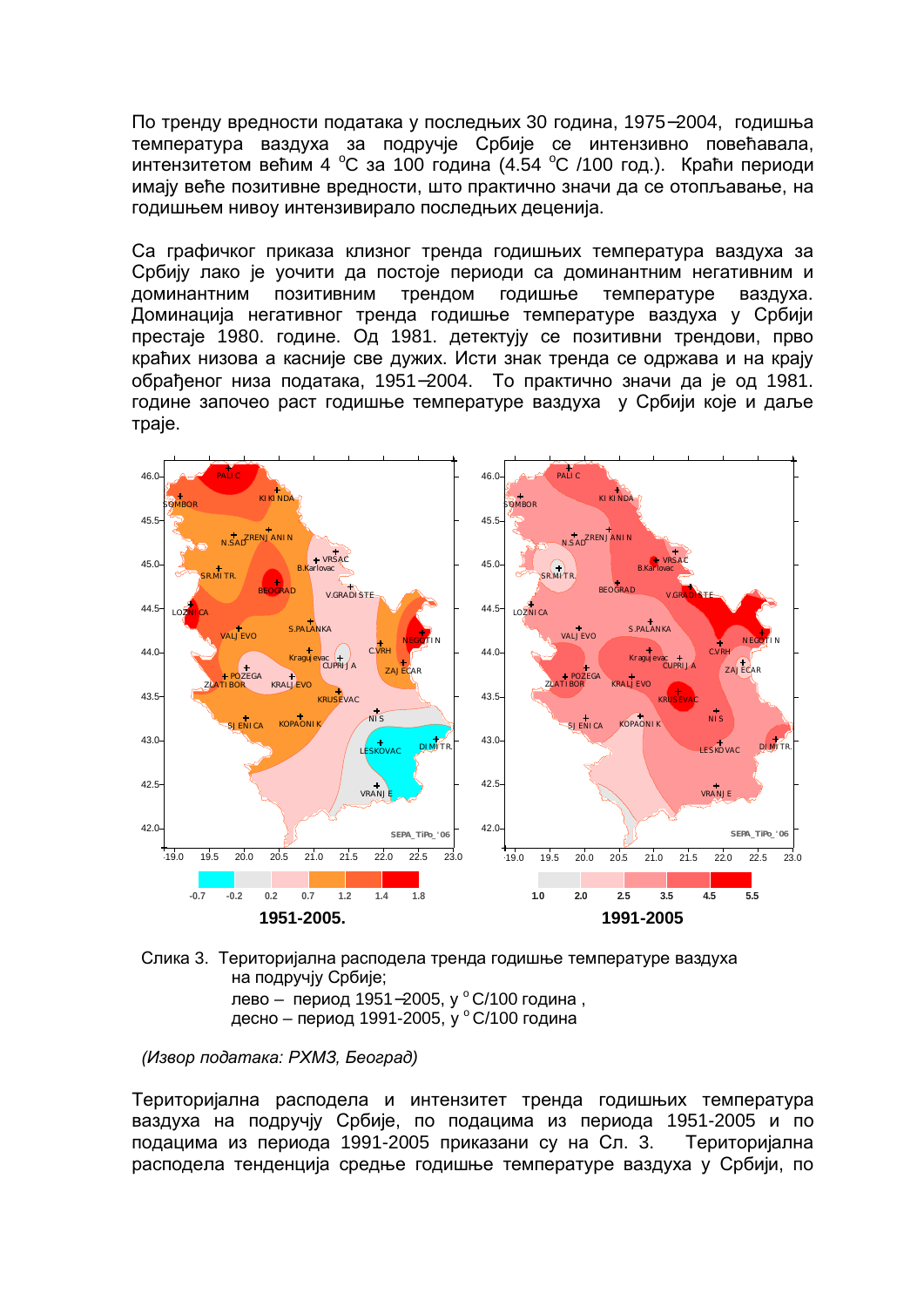подацима из периода 1951–2005. година, показује да у Србији постоје подручја и са негативним и са позитивним трендом годишње температуре ваздуха. Негативан тренд карактерише само іугоисток Србиіе. Посматраіући подручје Србије као целину, може се закључити да позитиван тренд, раст, средње годишње температуре ваздуха доминира. Он је најинтензивнији на северу земље, подручју Лознице, ширем подручју Београда и у Неготинској Крајини.

Територијална расподела тренда температуре ваздуха у Србији, по подацима из периода 1991–2005. година. дата је на Сл. 3 (десно). После 1990. године раст годишње температуре ваздуха је изразит у целој Србији. Интензитет пораста температуре у периоду 1991-2005 је вишеструко већи него у периоду 1951-2005.

## ПАДАВИНЕ

Ход годишњих сума падавина, са клизним 11-годишњим средњаком, у периоду 1951–2005. за подручје Србије дат је на Сл. 4. Вредности за поједине године су дате износима нормализованог одступања од нормале 1961-1990.

Током периода 1951-1970. годишње количине падавина за Србију су у највећем броју случајева блиске просеку и у границама нормале. У само неколико случајева било је изражених одступања; веома влажна-кишна 1955, кишна 1954 и 1970, док су 1953. и 1961. биле умерено сушне. У периоду 1971-1981. није било изражених одступања годишњих падавина за подручје Србије. Међутим, он је карактеристичан по устаљеним вредностима падавина. Оне су веће од просека али су у границама нормале или незнатно изнад нормале. Период после 1981. има сасвим другачије одлике. Период 1982.-2005. карактерише доминација година са дефицитом падавина на подручју Србије. Од 1982. године до, закључно, 2000. године интензитет негативних одступања годишњих количина падавина за Србију, другим речима интензитет суша, се повећавао. По интензитету се издвајају 1993, када смо имали јаку сушу на годишњем нивоу, 1990. са веома јаком сушом и 2000. са екстремно јаком сушом. Од последњих пет година само је 2003. са израженим дефицитом падавина, док су 2001, 2004. и 2005. кишне године.

Графички приказ клизног тренда годишњих сума падавина у Србији, по подацима из периода 1951–2004, дат је на Сл. 5. Интензитет тренда је изражен у процентима нормале за период 1961-1990 за 50 година. На апсциси су дате године, које представљају последњу годину у поднизовима различитог трајања, а на ординати дужине поднизова података. Графички су представљене вредности тренда за низове дуже од 15 година.

Тренд годишњих количина падавина у Србији, по подацима у последњих 50 година обраћеног низа, 1955-2004, је негативан и износи 5 % нормале 1961−1990 за 50 година. Са смањењем дужине посматраног низа интензитет редукције годишњих сума падавина расте, достижући максимум по подацима из последњих 30 и 35 година. Након тога негативан тренд слаби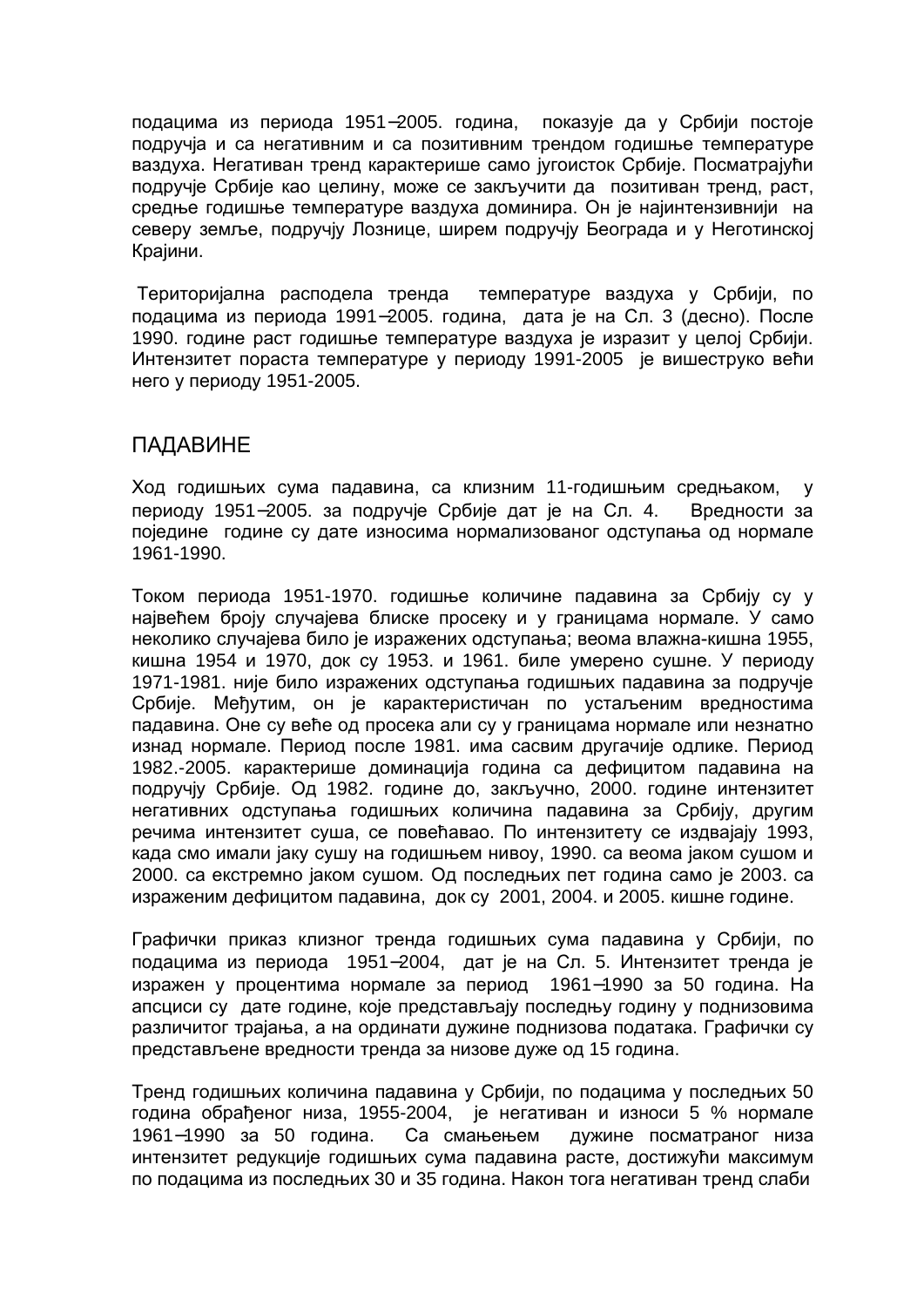

Слика 4. Нормализована одступања годишњих количина падавина у Србији



Слика 5. Клизни тренд, у %Н1961-1990 / 50 год, годишњих количина падавина у Србији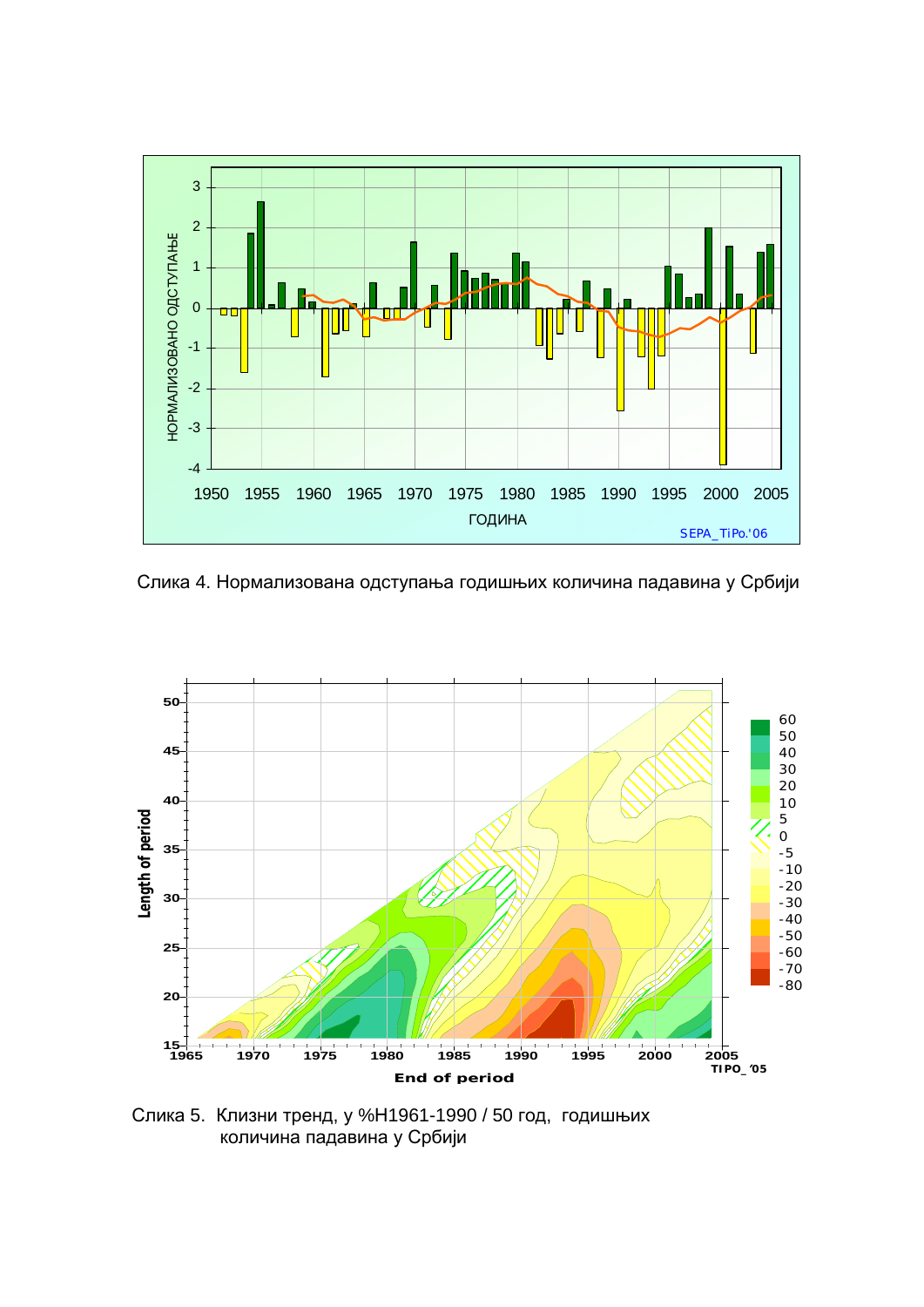по интензитету и нестаје. Код низова краћих од 25 година имамо позитивне тенденције вредности годишњих сума падавина. Тумачења клизног тренда који се завршава у другим годиманама је аналогно. Рецимо, тренд вредности годишњих сума падавина свих низова који се завршавају са 1990. је негативан и тд.

Упоређујући приказе клизних трендова годишњих температура ваздуха и годишњих сума падавина за Србију може се уочити поклапање периода преовлаћујућих негативних вредности тренда годишњих падавина са периодом преовлаћујућих позитивних вредности тренда годишњих температура ваздуха. То је одраз чињеница да је, у средњем, у Србији почетак периода раста температуре ваздуха праћен периодом редукције годишњих сума падавина.





*(Извор података: РХМЗ, Београд)* 

Територијална расподела тренда годишњих количина падавина по подацима из периода 1951-2005. и периода 1991-2005. дат је на Сл. 6. Територијална расподела тренда годишњих количина падавина у Србији, по подацима из периода 1951–2005. година, показује да у Србији преовлађује негативан тренд, тенденција смањивања, годишњих сума падавина. Негативне тенденције су израженије у источном делу земље.